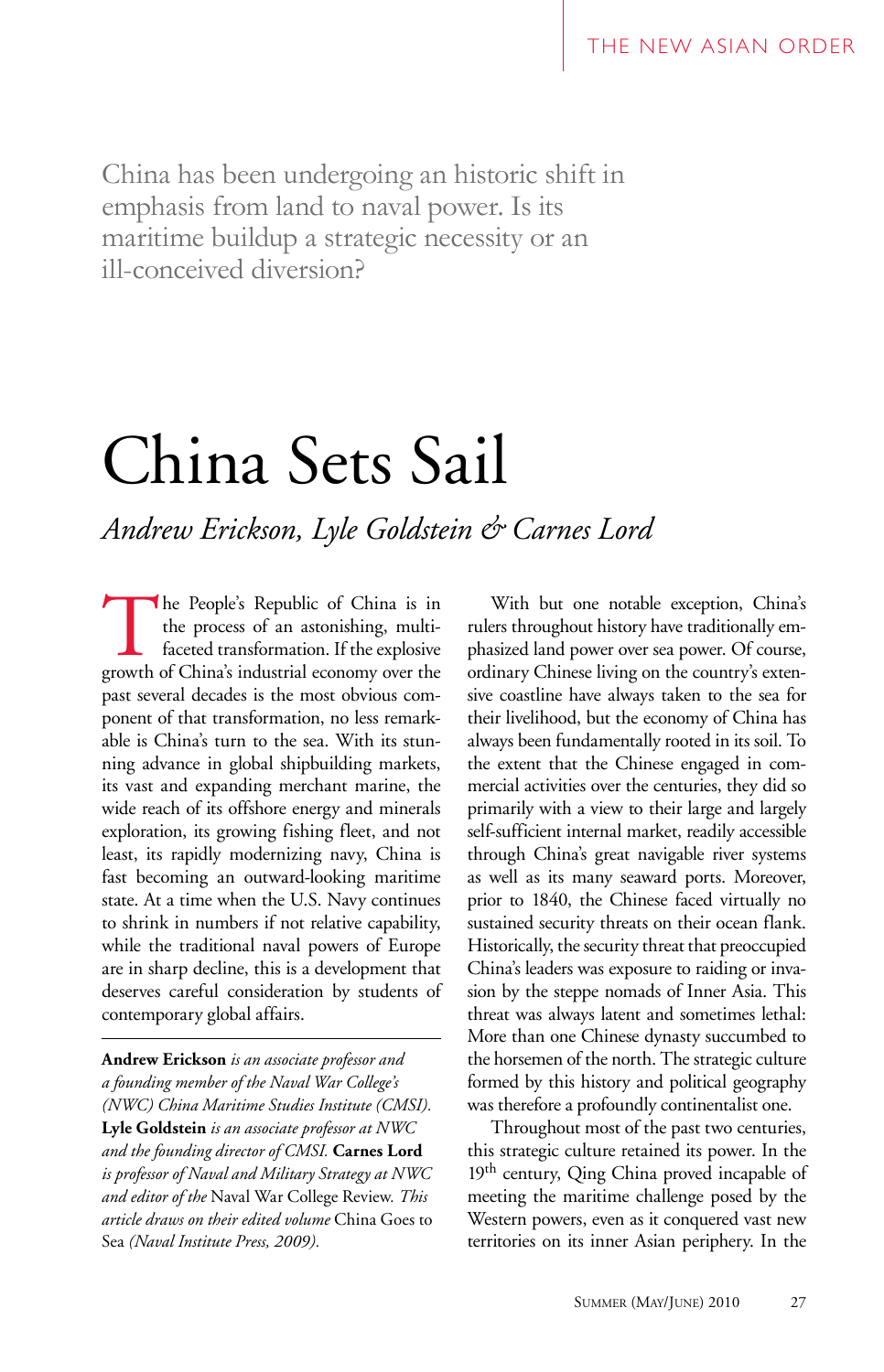First Opium War (1839–42), a British fleet penetrating to the heart of China's riverine network threatened to shut down China's internal commerce, forcing the regime to sue for peace; it was at this time that Britain acquired Hong Kong. In the 1880s, defeat of a Chinese fleet at the hands of the French sealed the end of China's traditional influence in Indochina. By the last decade of the century, despite their acquisition of significant naval capabilities, the Chinese proved no match for their rapidly modernizing island neighbor. Humiliating defeat in the Sino-Japanese War of 1894–95 led to a Japanese protectorate in Korea and the loss of Taiwan.

Pressed by the Russians from the north as well as by Japan and the Western maritime powers, the imperial court was forced into commercial and territorial concessions. Popular resistance to these developments culminated in 1900 in the Boxer Rebellion, a series of spontaneous acts of violence against Western interests that the court tried to use to its political advantage. The result was a lengthy occupation of the imperial capital itself by forces

of the Western powers and further humiliation for the regime. In 1905, China suffered passively as the Russo-Japanese War was waged on its territory and in its territorial waters. All of these developments helped to fatally weaken the foundations of the dynasty and, indeed, the legitimacy of the empire itself.

The fall of the Qing in 1911 led to a long period of internal instability. Local warlords contended with the Kuomintang movement under Jiang Jieshi (Chiang Kai-shek), the Communists under Mao Zedong, and the Japanese army in a complex struggle for control of the territories bequeathed by imperial China. The eventual Communist victory in 1949 restored China to unity—except for Taiwan and some smaller offshore islands held by the retreating Kuomintang. This legacy of China's Civil War fundamentally changed the political and strategic geography of China and the thinking of China's Communist elites concerning national security: No longer could China all but ignore its seaward frontier. It is only recently, however, that these changes have had a transformative effect on Chinese security behavior.



*Japan Defeats the Chinese Fleet Near Phungtau* **(1894), by Kobayashi Kiyochika**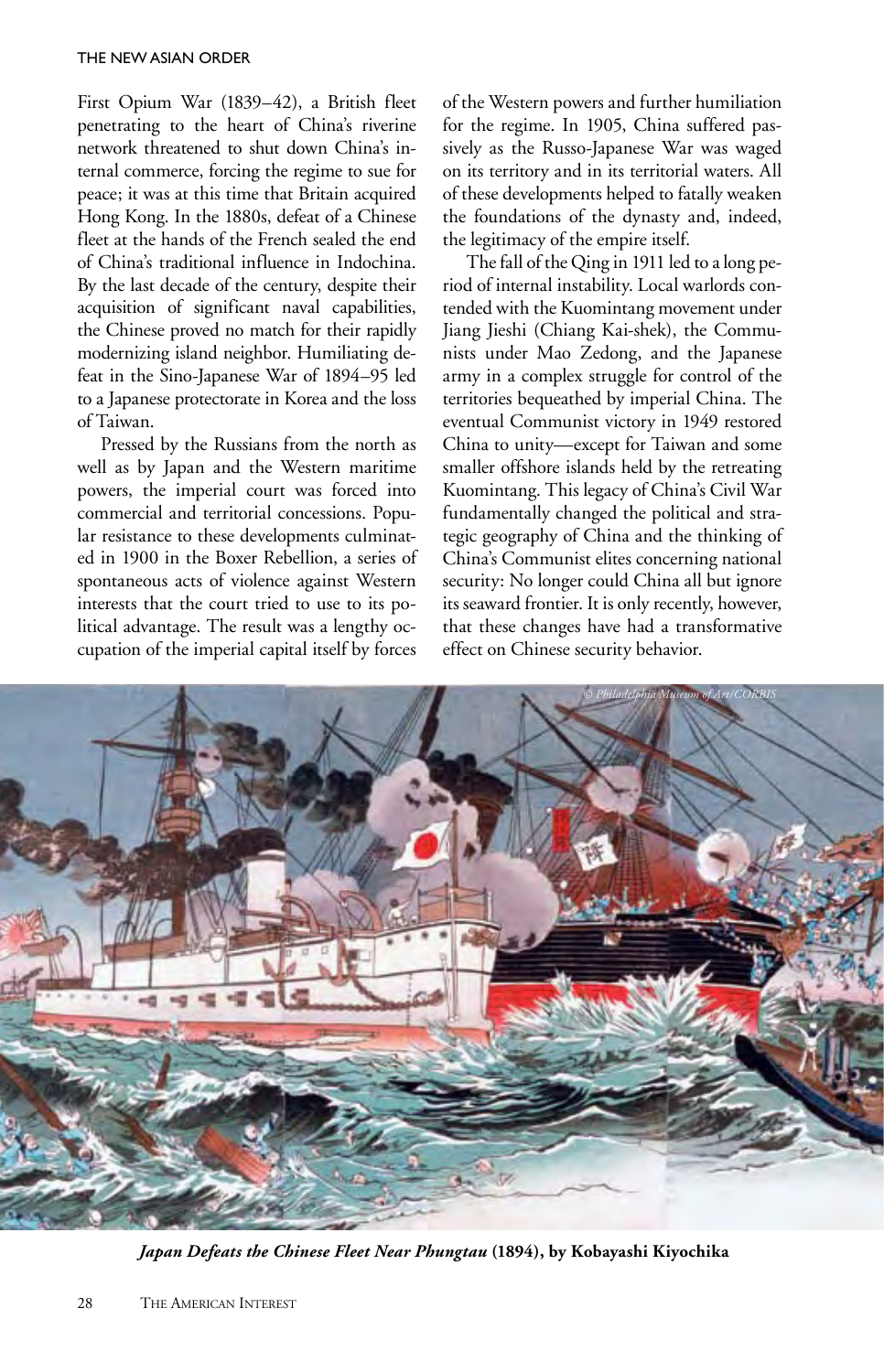The reason for the delay turns on several events that reinforced the inherent land-warfare orientation of Communist China's military elites. These events include the disintegration of the alliance between China and the Soviet Union in the 1950s, which resulted in a renewed threat to China's Inner Asian frontier. Also influential was the poor showing of the People's Liberation Army in its brief war with Vietnam in 1979, which focused the attention of the PRC leadership on modernization of the Chinese army at the expense of the navy.

With the end of the Cold War and the collapse of the Soviet Union, China no longer faced an existential threat on its inner Asian frontier. Its primary security concerns were clearly shifting to the maritime domain. In the first instance, territorial disputes in offshore waters with various regional states assumed greater salience, beginning with the PRC's clash with Vietnam over the Paracel Islands in the South China Sea in 1974. Second, the evolution of Taiwan's domestic politics in a democratic direction was threatening to move the Republic of China away from its long-standing "One China" policy toward *de facto* and even *de jure* independence. At the same time, the apparent willingness of the United States to act as Taiwan's protector despite its normalization of relations with the PRC in the 1970s and the quasi-alliance of the two countries in the 1980s—forced the Chinese to contemplate the prospect of eventually engaging the U.S. Navy in East Asian waters. Finally, the rapid growth of the Chinese economy made comprehensive modernization of China's naval forces at long last a feasible objective of Chinese Communist military policy.

#### **The Long View**

Looking at China's current maritime trans-formation in a longer historical perspective, though, it is possible to overstate the extent to which Chinese strategic culture over the centuries has been strictly continentalist.

 Conventional historiography has exaggerated Ming neglect of the maritime domain, and ignored earlier but lesser known Chinese

naval and maritime activities as well. The Southern Song Dynasty (1127–1279) had a seaport on the lower Yangzi River as its capital (Hangzhou), a city greatly admired by Marco Polo when he visited it. Its large shipyards supported a significant naval force. When the Mongols overthrew the Song, their Yuan Dynasty (1271–1368) inherited these naval assets and accompanying nautical skills, enabling it to launch major (albeit unsuccessful) amphibious expeditions against Japan, Vietnam and Java—thought to be the largest such operations in all of the Middle Ages. In the 14<sup>th</sup> century, the Chinese made significant advances in shipbuilding technology and naval armaments, as well as in astronomy and cartography. The Chinese are, indeed, credited with having invented the magnetic compass.

Moreover, the Ming Dynasty first established itself by defeating its rivals in southern China largely through the use of naval power. The decisive battle of Lake Poyang (1363) involved hundreds of warships on both sides, larger than all but a few sea battles in earlier or for that matter later times. Riverine operations like this, too often slighted in conventional naval histories, are of central importance to the maritime history of China.

The great exception to the continentalist narrative is of course the series of voyages undertaken by the eunuch admiral Zheng He in the early 15<sup>th</sup> century (1405–33). Under the patronage of the Ming Emperor Yongle, Zheng He undertook an ambitious program of ship construction and maritime infrastructure development. Zheng commanded seven major expeditions, typically consisting of hundreds of ships and tens of thousands of men, which showed the Ming flag in the Strait of Malacca, the Indian Ocean, the Persian Gulf and even East Africa. The fleet included warships mounting cannon as well as "treasure ships", of which the largest may have been 440 feet in length and displaced more than 20,000 tons; vessels on this scale dwarfed anything known in the West at that time. These vast and no doubt expensive enterprises do not seem to have brought commensurate benefit to the empire, however, and the impetus behind them flagged not long after Emperor Yongle's death. The mandarins of the imperial bureaucracy seem to have opposed them as risky and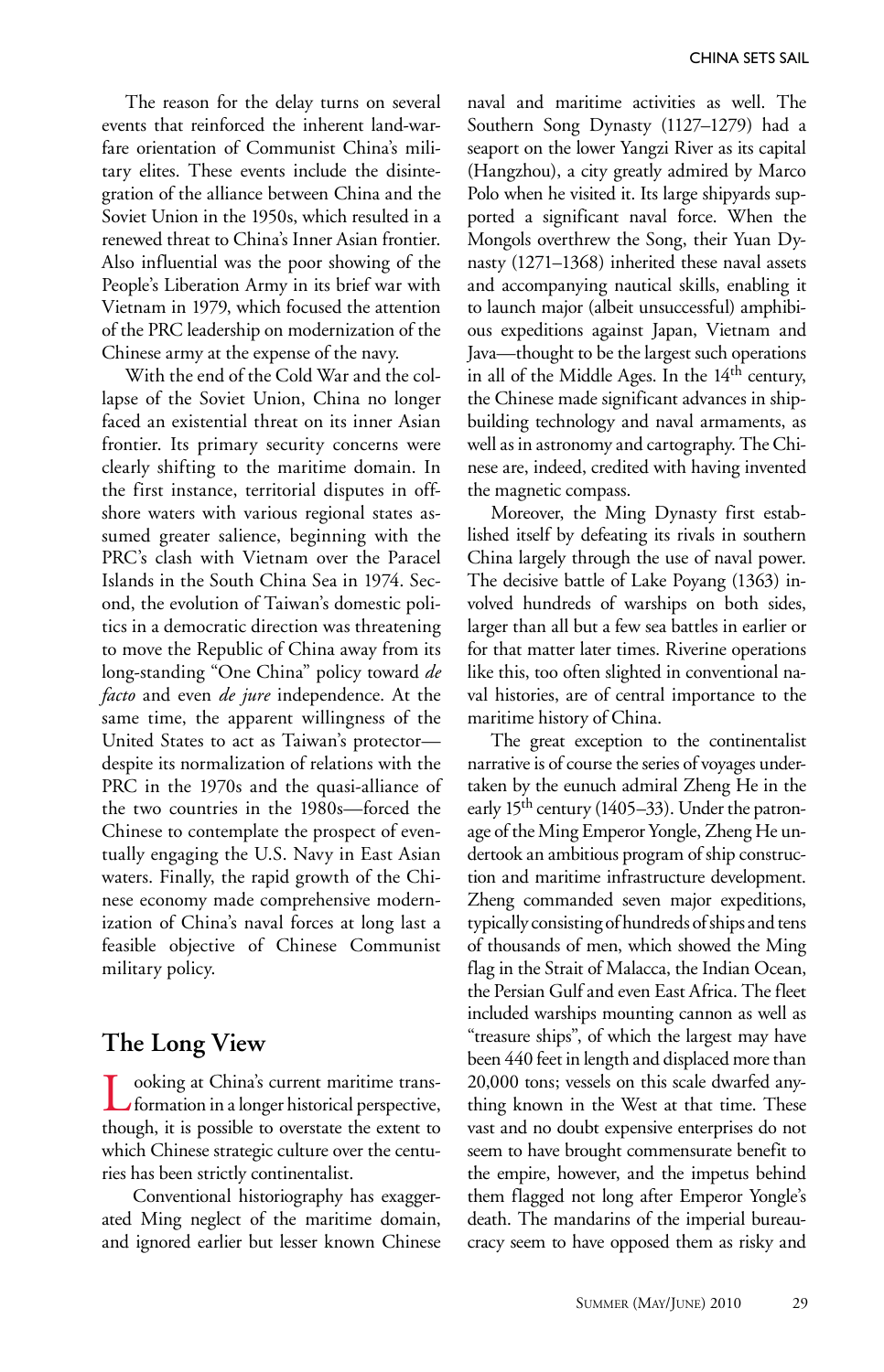wasteful; in the century following, imperial edicts discouraged long-distance maritime commerce, and Zheng He's navy fell into disrepair.

## **Navalism in Historical Context**

The critical contemporary question is whether China's traditional continentalist strategic culture will constrain the country's development as a maritime power. In addressing this question, much may be learned from the attempted maritime transformations in the past by other states originally of a continentalist orientation. This includes what might be called the deep past, for surprising as it may seem, the only cases in the historical record of successful maritime transformations that endured are from the pre-Christian era: the Persian Empire and Rome. With these two (partial) exceptions, history has not been kind to land powers attempting maritime transformations. Even in the cases of Persia and Rome, maritime transformation was never fully realized. During the Punic Wars, for example, repeated failure to defeat the maritime Carthaginians at sea led the Romans to shift their approach in the Sicilian (and later in the African) theater to landward operations against ports. The Mithridatic War was fought the same way. The Romans were also slow to establish permanent fleets and a regime of maritime policing. One result was the persistence of a serious piracy threat in the western Mediterranean down to the 1st century BCE. Only under the empire did the Mediterranean truly become a Roman lake.

One sees the larger and more modern picture by considering together the experiences of classic continentalist powers such as the Ottoman Empire, France, Imperial Russia, Imperial Germany and Soviet Russia. National leaders in all these cases made remarkable efforts to project naval and maritime power, sometimes with real success for limited periods. Invariably, however, what was achieved never seems to have been commensurate with the effort in the longer run. In at least one case (Imperial Germany), the decision to go to sea was a strategic disaster.

France is perhaps the most puzzling case. With its ample shoreline, good harbors, large population and significant commerce from early times, it is surprising that the French did not more effectively establish themselves as a maritime people, despite having built an extensive overseas empire. Part of the explanation clearly lies with the preoccupation of French leaders with their landward borders from at least the time of Louis XIV. It may also have something to do with the centralization of the French state and the fact that Paris is not a maritime city. Moreover, for the French—with three distinct maritime frontiers in the homeland (a particular problem once Britain controlled Gibraltar), as well as distant colonial theaters that were difficult to defend in any case—the development of strategically effective naval power may well have been seen as essentially impossible.

Of all these cases, as it happens, the one most reminiscent of China is France. Common to both are not only good ports and ready access to the sea, but an inland capital and a system of inland waterways that lessened the nation's dependence on sea-going commerce. Like France, China has three relatively distinct maritime frontiers, and a history of less-thanoptimal coordination between fleets stationed in each (this was a major cause of China's naval defeats by France in the South China Sea in the 1880s and by Japan in China's northern waters in 1895). Both countries have a history of fitful naval development together with skepticism or outright hostility toward naval and maritime expansion among important elements of their elites. And in both cases, the most compelling explanation for this is longstanding elite preoccupation with threats to the landward frontier, or opportunities afforded by it.

The extent to which aspiring maritime powers have failed to develop intelligible strategies for utilizing their navies is striking. When Louis XIV built the largest navy in the world at the turn of the 18<sup>th</sup> century, he did so without any clear sense of how to use it to support French expansion or commercial interests, either in Europe or in the New World. In the late 19<sup>th</sup> century, the Germans poured enormous resources into a "risk fleet" intended to challenge British naval superiority. Yet they did so without developing clear strategic objectives their navy should serve, analyzing tradeoffs between it and the land forces essential to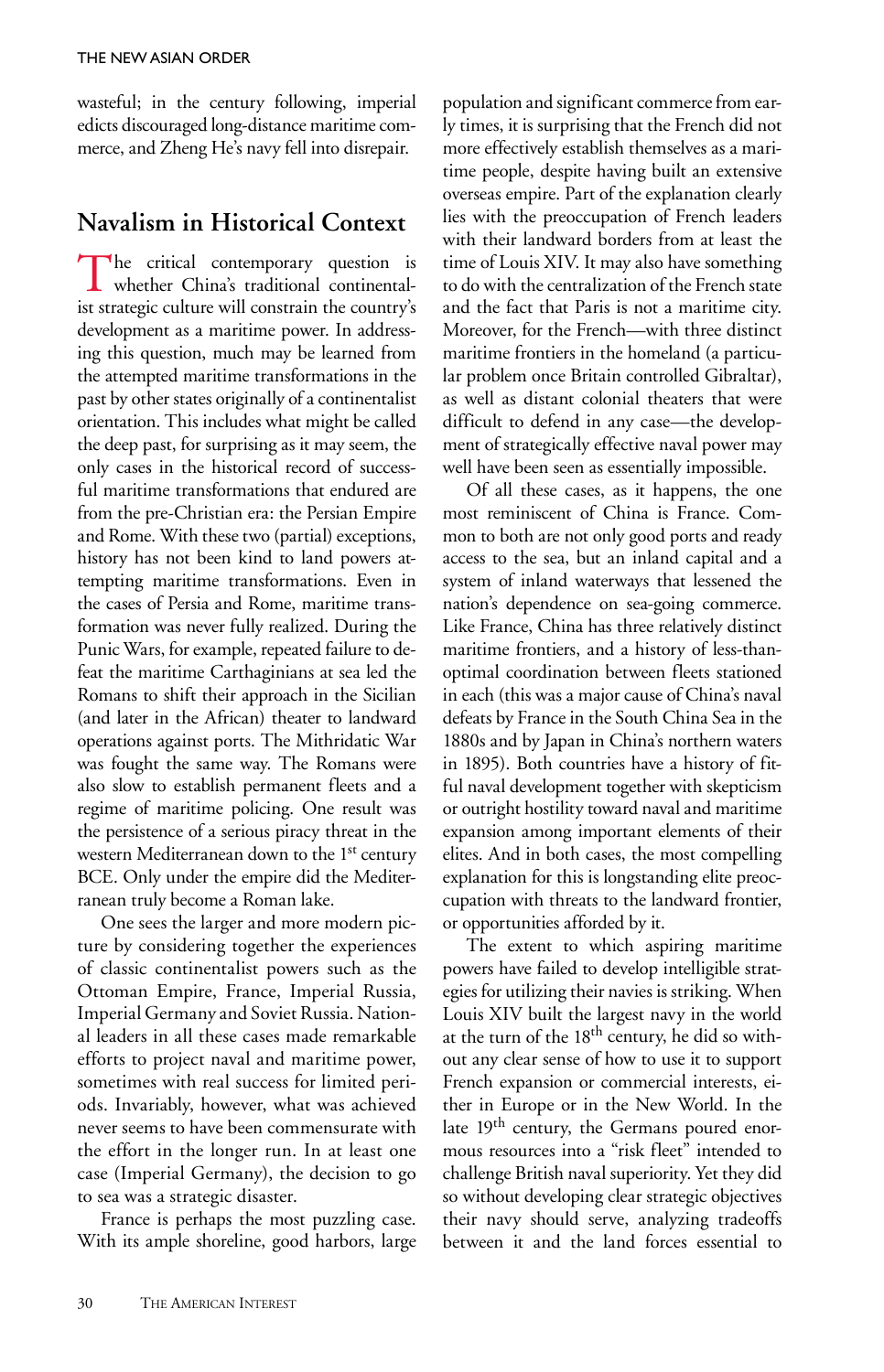protecting Germany's exposed borders, or anticipating the adverse diplomatic consequences that resulted from the naval buildup—above all, the ruinous naval arms race it triggered with Britain.

Soviet Russia similarly embarked on an extremely expensive program of naval construction to counter American global naval mastery, while at the same time striving for superiority in conventional forces in Europe as well as nuclear strike capabilities. Both the German and Soviet efforts seem to have been motivated as much by vague notions of national prestige as by any strategic concept, and it seems unlikely that the

Soviet Navy could have achieved much more against the United States in a hot war—nuclear weapons aside—than the German navy did against Britain during World War I.

In any case, it would be wrong to suggest that great powers al-

ways make fine calculations concerning their strategic objectives and the best way to pursue them. In older eras, the vanity or personal obsession of a prince (Louis XIV, Peter the Great, Kaiser Wilhelm) may largely have accounted for a continental state suddenly taking to the sea. In recent times, more relevant is what may be called navalist ideology. That the teachings of Alfred Thayer Mahan concerning "the influence of sea power on history" affected the thinking of the German naval leadership—and indeed the Kaiser himself—at the turn of the 20<sup>th</sup> century is well known. Mahan also had a marked and equally unfortunate influence on Japanese naval thought. Today, the one country in the world where Mahan is still widely studied is the People's Republic of China.

If continentalist powers typically face formidable political, bureaucratic and cultural obstacles to maritime transformation, strong political leadership would seem essential to overcoming them. Again, the case of France is particularly instructive. With the partial exceptions of Richelieu and Louis XIV, the French monarchy consistently showed little appreciation or understanding of the navy or of the value of overseas empire, a phenomenon that carried over into the Napoleonic period. This being the case, the French were never able consistently to

overcome the multiple obstacles to maritime transformation that characterized their politics and culture. Weakness and disorganization in the central government (even under the Sun King himself) were chronic problems; anticommercial and anti-imperial attitudes were widespread among the elite; a weak financial system (in contrast with Britain) hobbled naval construction and supply; and relations between the navy and the army were consistently poor to non-existent.

Imperial Russia, of course, offers the unique example of Peter the Great. Peter traveled to the West to familiarize himself personally with

## **History has not been kind to land powers attempting maritime transformations.**

advanced naval technologies and founded a maritime capital to foster trade and naval development, but it is fair to say that this level of navalist-oriented leadership was not matched subsequently. In the German case, the Mahaninspired naval buildup of the late 19<sup>th</sup> century would simply not have happened without the aggressive leadership of Admiral Alfred von Tirpitz and the enthusiastic support of the Kaiser, overriding a military establishment completely dominated by the army. Perhaps the most interesting aspect of this case is Tirpitz's relentless and very successful propaganda campaigns on behalf of increased naval expenditures and a navalist strategic orientation. In the Soviet case, a similar role was played by Admiral Sergei Gorshkov. As for the Soviet political leadership, Stalin became a committed supporter of a large blue-water fleet and intervened actively in the naval doctrinal debates of the 1930s. Postwar Soviet leaders, however, were much less favorable to the navy, especially after the emergence of nuclear weapons seemed to call into question the continuing utility of large surface combatants. In many respects, even in the golden age of Gorshkov in the 1970s, the Soviet navy remained the odd man out in a military establishment dominated by the ground and missile forces.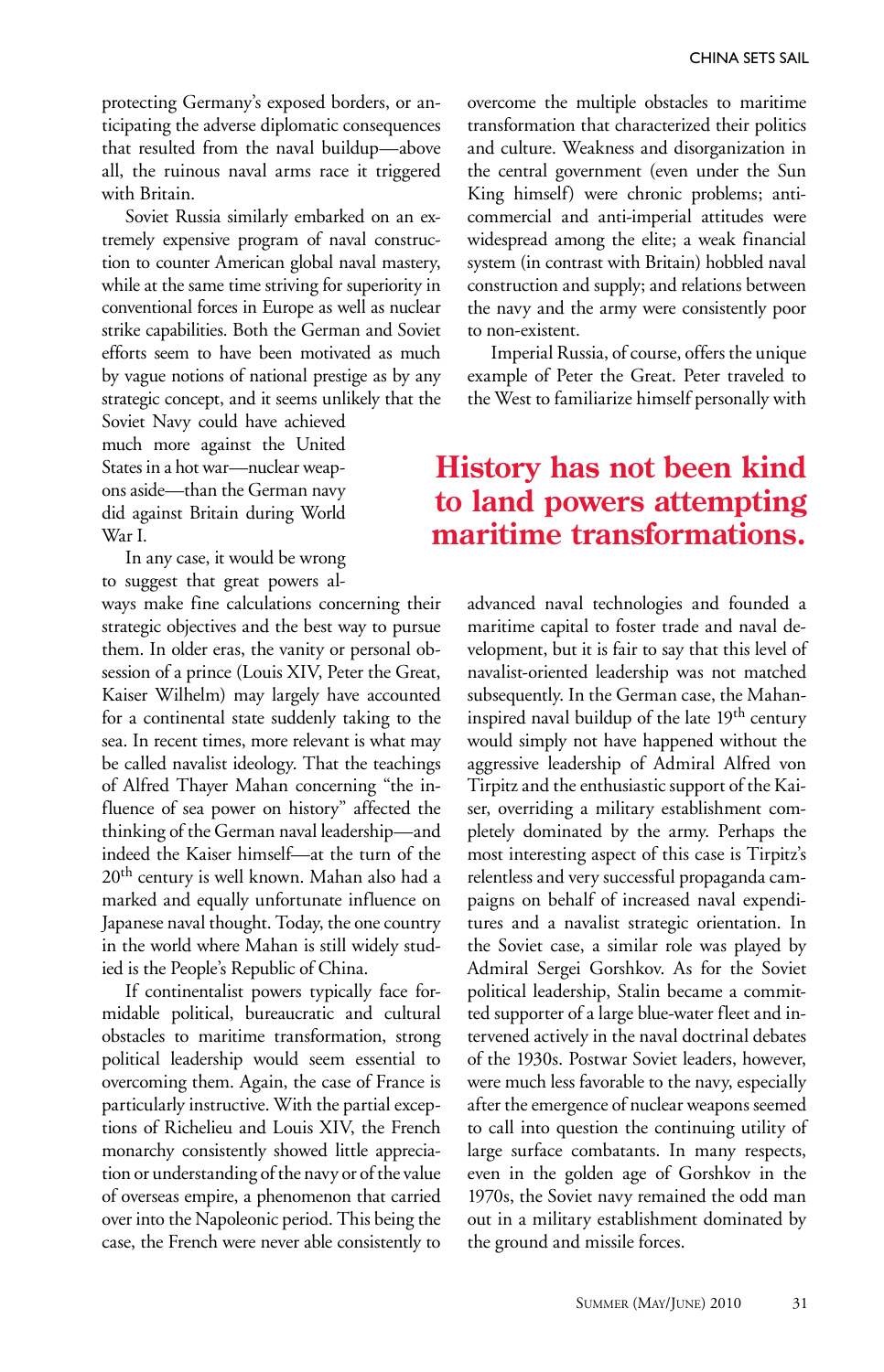

*I'm a Little Navy* **poster from 1987**

## **China's Choices**

There is no need to rehearse here the details<br>of contemporary China's ongoing maritime transformation. The question rather is how to interpret these developments, especially since the Chinese themselves are not entirely of one mind about them. Indeed, for the first time there is a robust debate within the Chinese national security community concerning the meaning and limits of China's turn to the sea. Noted naval analyst Sr. Capt. Li Jie of the Naval Military Studies Research Institute (the Chinese Navy's strategic think tank) recently echoed many supporters of maritime transformation in stating, "History has proved that possessing maritime rights leads to prosperity, and being devoid of maritime rights leads to decline!" Still, many voices defend China's traditional continentalist orientation and express skepticism about the wisdom and affordability of acquiring a worldclass navy. Debates also rage over lesser issues, such as the need for aircraft carriers as against a

conventionally balanced surface fleet more generally.

One noteworthy contribution to this debate is a series produced by China Central Television entitled *The Rise of Great Powers*, which attempts to determine how nine nations (Portugal, Spain, the Netherlands, the United Kingdom, France, Germany, Japan, Russia and the United States) became great powers. It underscores the importance of internal unity; market mechanisms; related ideological, scientific and institutional innovation; and international peace. It suggests that national power stems from economic development fueled by foreign trade, which in turn can be furthered by a strong navy, but that naval development alone is unavailing. Such states as Portugal and the Soviet Union, which tried to further their national power by selectively developing the military component of maritime power, ultimately failed because of a lack of dynamic economic activity. China is clearly avoiding this strategic error; indeed, its commercial maritime development is proceeding

much more rapidly and broadly than its naval development.

China's main security problem, to state it again, has always been the vulnerability of its landward borders, which resulted in China's prioritizing armies over navies in its security policy and conditioned the mentality of Chinese elites. Today, China faces no real threat in this regard. Yet tempting as it may be to assume this change in China's strategic geography is a permanent one, it would be shortsighted to do so. The interests of China and Russia today may largely coincide, but there can be no guarantee this will remain the case indefinitely; it is not difficult to imagine scenarios of potential conflict. It is also well to recall that China has fought wars with two other militarily potent neighbors within living memory (India and Vietnam).

Perhaps of greater immediate importance, however, is the internal threat to the integrity of China posed by ethnic minority groups. The recent rioting throughout Tibet, in other Chinese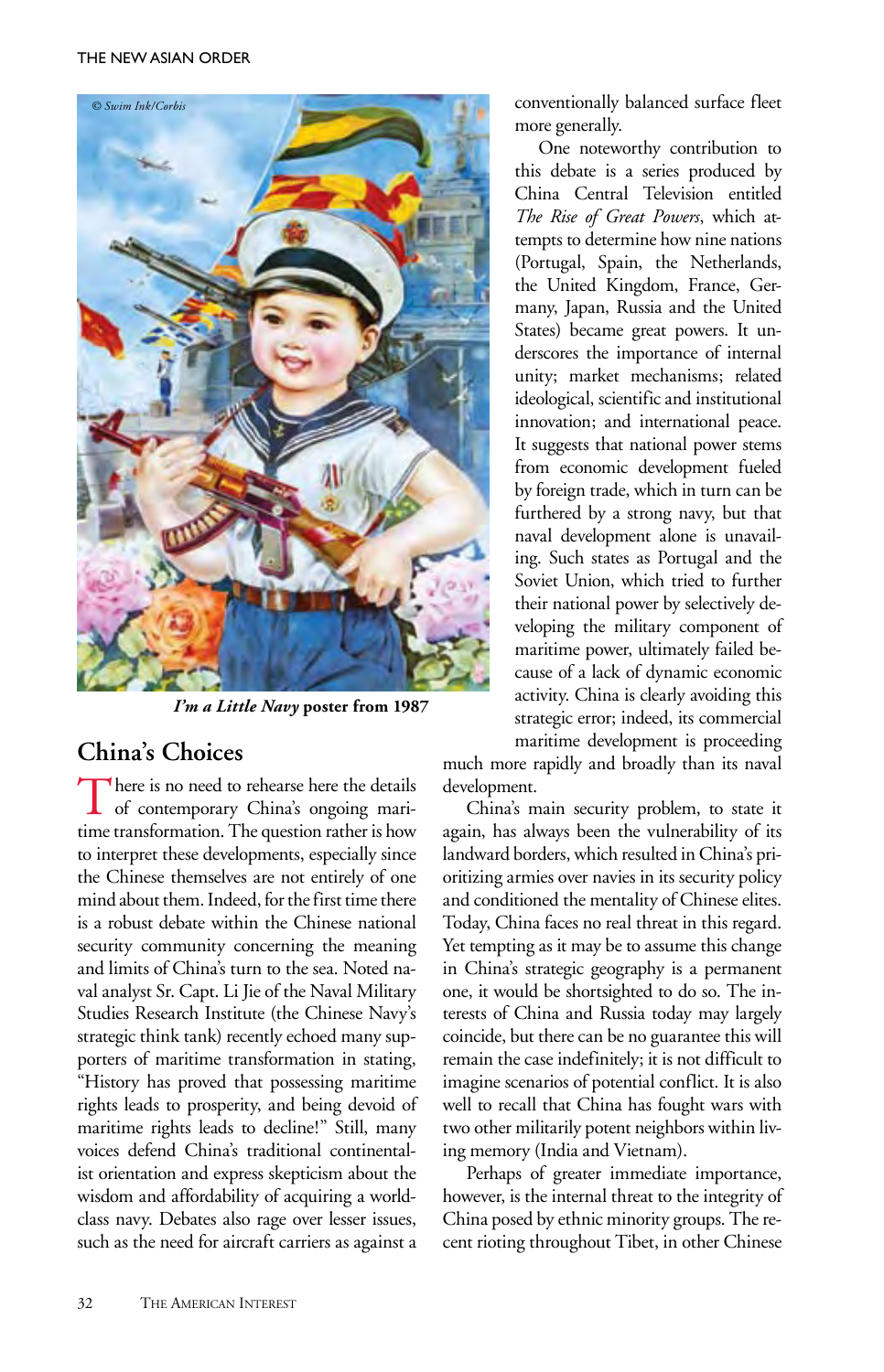provinces with significant Tibetan populations, and among the Uighurs in Xinjiang provided graphic reminders of the continuing salience of this issue. In general, while the fall of the Soviet Union may have stabilized China's northern border, it also destabilized China's western border by allowing the formation of independent, ethnically Turkic successor states in Central Asia. The level of Chinese concern over this situation should not be underestimated, even if the Chinese do not often speak of it publicly.

At the same time, there can also be little question that China's leaders are now determined to reclaim a place for China in the world as a great power. The strength of this determination, anchored as it is in a resurgent popular nationalism that has virtually replaced communism as the regime's legitimizing ideology, should also not be underestimated. Imperial China's "century of humiliation" at the hands of Western maritime powers remains the single most important historical point of reference for the Chinese leadership today. From this perspective, China's turn to the sea is taken to be mandatory, not optional (as could be argued was the case for the Ottomans, Russia and Germany, for example).

Official Chinese rhetoric makes the point. At an expanded Central Military Commission conference on December 24, 2004, Chairman Hu Jintao introduced a new policy that defined the four new missions of China's military: 1) serve as an "important source of strength" for the Communist Party to "consolidate its ruling position"; 2) "provide a solid security guarantee for sustaining the important period of strategic opportunity for national development"; 3) "provide a strong strategic support for safeguarding national interests"; and 4) "play an important role in maintaining world peace and promoting common development." The last two missions reflect new emphases for China's military, and the fourth is unprecedented. According to a subsequent article in *Liberation Army Daily*, the third includes maritime rights and interests. Specifically, Hu requires the military

to not only pay close attention to the interests of national survival, but also national development interests; not only safeguard the security of national territory, territorial waters, and airspace, but also safeguard electromagnetic space, outer space, the ocean, and other aspects of national security.

Then, on December 27, 2006, in a speech to naval officers attending a Communist Party meeting, Hu referred to China as "a great maritime power" and declared that China's "navy force should be strengthened and modernized" in pursuit of "blue water" capabilities. China's 2008 Defense White Paper for the first time treats the ground forces as a distinct service equivalent to the Navy, Air Force and Second Artillery, suggesting that they are becoming less dominant within the military and that the PLAN (People's Liberation Army-Navy) may grow correspondingly over time in funding and mission scope.

### **Can China's Maritime Quest Succeed?**

To what extent, then, does the ongoing **L** buildup of Chinese naval and other modern military capabilities reflect a clear strategic vision or, as in the cases of Imperial Germany and the former Soviet Union, a dubious and economically unsustainable attempt to wield great power status? It is not yet possible to answer this question with confidence.

 As mentioned earlier, Chinese navalists have become avid students of Alfred Thayer Mahan. Writing at the dawn of the modern American Navy in the late 19<sup>th</sup> century, Mahan preached the gospel of sea power as an unappreciated yet essential factor in the rise of great powers and as a vital safeguard of their overseas commercial interests. Mahan pointed to the importance of protecting sea lines of communication to markets abroad, and contended that sea-faring nations needed to establish a network of overseas bases or refueling stations to enable their navies to perform this function effectively. He argued that maritime powers must field a powerful fleet of capital ships capable of maintaining command of the sea, ultimately achieved through defeat of the adversary's navy in a climactic confrontation. While the Chinese government has not officially embraced such views, many prominent PRC military writers and academics espouse them, and they seem to exercise some influence over China's naval planning.